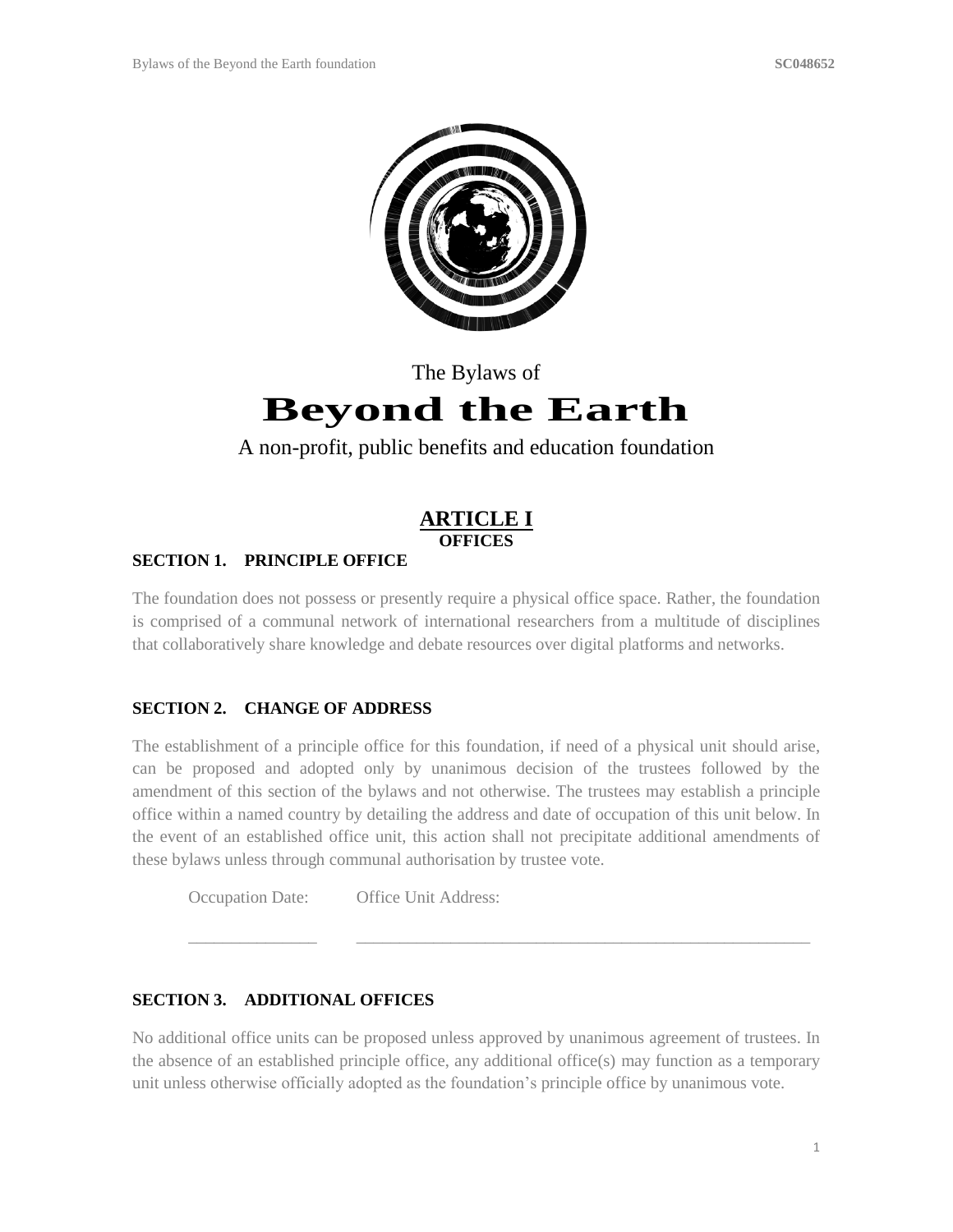# **ARTICLE II OBJECTIVES**

#### **SECTION 1. OBJECTIVES & PURPOSES**

- To foster unique public engagement and educational opportunities within SETI and longterm communicative strategies, astrobiology, temporal social sciences, planetary stewardship praxis, the arts and humanities while also promoting inclusive, cross-cultural discourse on developing best practices for speaking in a single yet heterogeneous voice for Earth in line with the UNISPACE+50 resolutions (2018).
- To establish introductory, micro-etched archives that can facilitate 'interpretation preservation' over intervals of cosmic time from orbit; 'Companion Guide to Earth' libraries that will contain an essential, non-partial records which will subsequently benefit archaeological observations performed by our distant descendants.
	- o To preserve foundational portions of knowledge from a myriad of disciplines and conserve intricate, telluric records while also conveying the interdependence of our planet with its' inhabiting biota.
	- o To further develop an iconic, instrumental pidgin lexicon that mitigates partiality while denoting how to further interpret archival resources. This primer encyclopaedia and related implicit cues will be compiled through peer-led, interdisciplinary academic investigation and [online] public consultations.
	- o To coordinate the recovery of elaborate, terrestrial [and celestial] archives while also providing intelligible keys for interpreting these repositories.
	- o To responsibly deter future human interference with long-duration, hazardous waste storage facilities e.g. nuclear, chemical deep geological depositories.
- To support the conservation of celestial heritage sites/ artefacts in context with current debris/ contamination mitigation guidelines while also authoring intelligible artifices that can be adopted by similar projects for deep time/ space communication strategies.
- To contribute peer-led research, ethical considerations and public knowledge to qualitative investigations that aim to address some of the most profound questions facing human culture and its' democratic proliferation within outer space in accordance with the articles of the Outer Space Treaty (1967).
- To encourage international, cooperative learning between different ethnic backgrounds, language speakers and parties with specific accessibility requirements across national borders as per the principles outlined within the Vienna Declaration (1999) in order to collectively undertake this common, multifaceted challenge.
- To communicate the importance of supporting cooperative, international learning over multi-generational timeframes and conduct analysis on the societal implications for partaking within this temporal dialogue.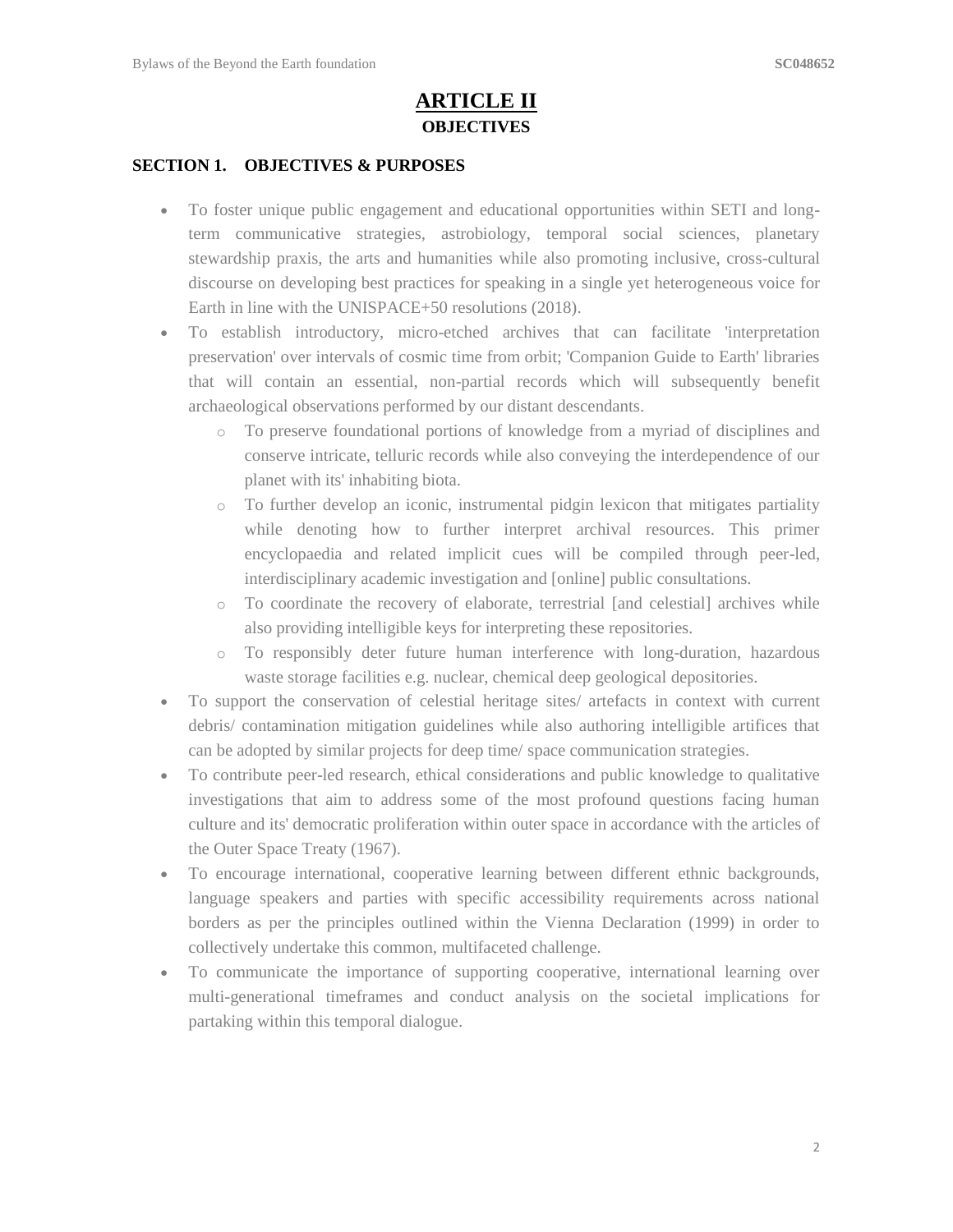# **ARTICLE III TRUSTEES**

#### **SECTION 1. NUMBER OF TRUSTEES**

The Beyond the Earth foundation shall not have fewer than three (3) and not higher than fifteen (15) trustees during any concurrent time frame and collectively these custodians will be known as the council of trustees. The exact number of trustees at any given time will be fixed and/ or limited by decision of the existing council of trustees. These figures may be changed by amendment of this specific bylaw or by repeal of this bylaw and the adoption of a new bylaw in its place. This decision will only be made by unanimous consensus of the existing council of trustees.

#### **SECTION 2. POWERS**

Subject to the provisions established under international criteria for non-profit, public benefits and educational foundations and bylaws relating to actions required or permitted to be approved by the agents, the activities and affairs of this foundation shall be conducted and all powers be exercised under the direction of the council of trustees.

#### **SECTION 3. DUTIES**

The council of trustees shall;

- a) Perform all individual or collectively imposed duties by law or by these specified bylaws.
- b) Supervise all officers and affiliated agents of this foundation to assure that their duties are performed properly and in the interest of public benefit.
- c) Appoint/ remove agents and, except as otherwise stated within these bylaws prescribe the duties of all officers as outlined within Article IV of this document.
- d) Meet at the required times, dates and, if relevant, venues as outlined within these bylaws.

#### **SECTION 4. TERMS OF OFFICE**

Each trustee shall hold office until the next annual meeting (via digital conference services or outlined alternatives) for election of the council of trustees as specified within these bylaws.

#### **SECTION 5. COMPENSATION**

All trustees shall serve without compensation. Trustees may however be allowed reasonable reimbursement of expenses incurred in performance of their regular duties however, any decision(s) will be subject to foundation circumstances and prior unanimous agreement rendered by the council of trustees. Any payments to a trustee shall be approved in accordance with this foundation's conflict of interest policy, as set forth within Article IX of these bylaws and also declared within the foundation's annual report as specified within Article VII, Section 5.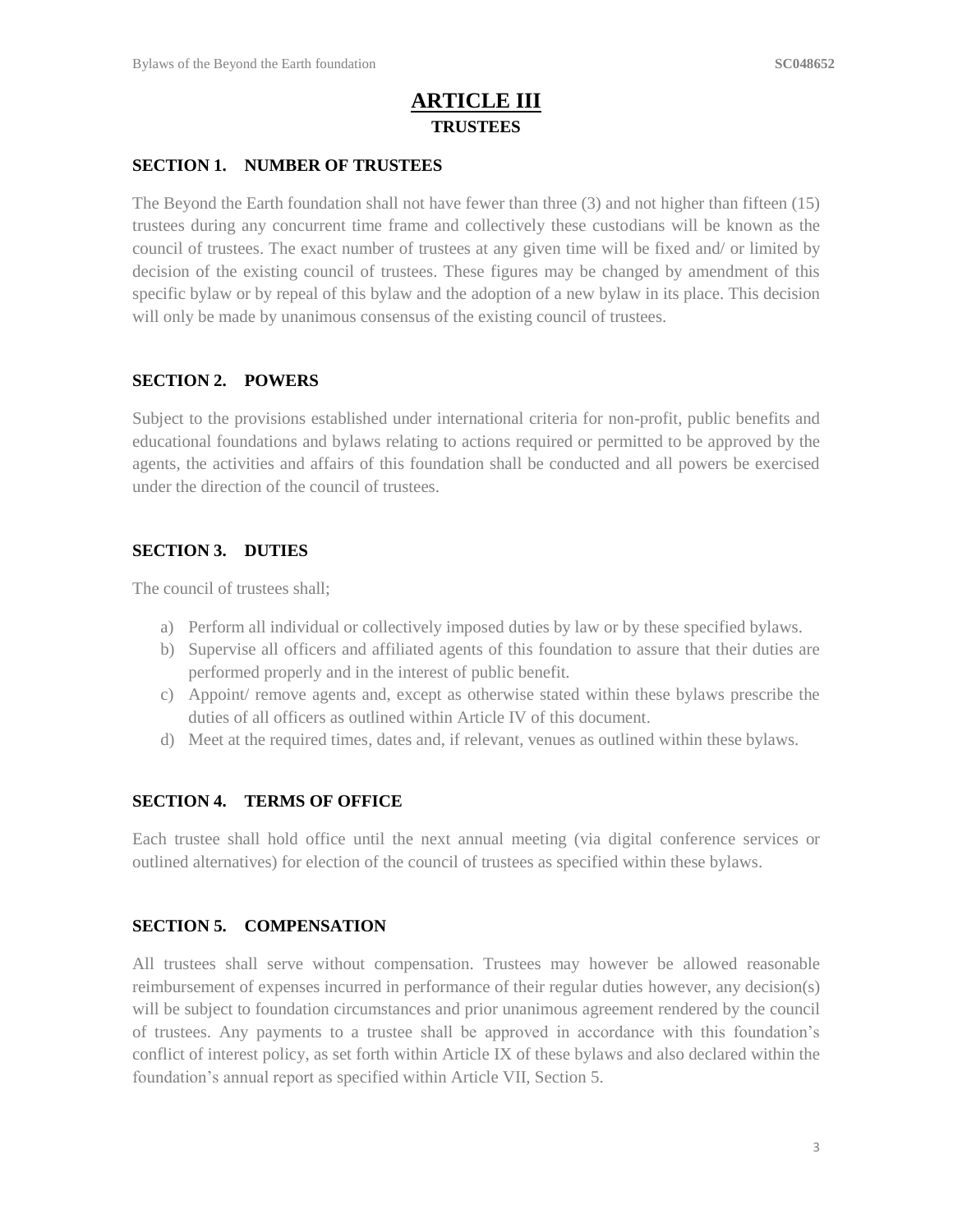### **SECTION 6. PLACE OF MEETINGS**

Meetings shall be held via established channels at a mutually-agreed time/ date for the council of trustees. Any meetings not held via these established channels shall be valid only if held on the written consent of all trustees. A prerequisite of one (1) week prior notice is required before the commencement of such meetings.

Any meeting, regular or special circumstance, may be held by conference telephone calls, online audio communication services or electronic video screen communication systems (e.g. Skype) with participation constituting the trustees presence at that meeting if the following criteria are met;

- a) Each participating trustee can communicate with all of the other participating colleagues.
- b) Each trustee is provided with the means of participating in all matters including the capacity to interject, propose or to place forth an objection to a specific action to be taken on behalf of the foundation.
- c) The foundation adopts and implements some means of verifying that all participants in the meeting are trustees or are entitled to participate within the meeting. Additional agents outside of the council of trustees must be announced via written notice prior to the commencement of the meeting. All actions (or votes) can only be cast by trustees and not by additional agents attending meetings unless by prior agreement of the council of trustees.

### **SECTION 7. NOTICE OF MEETINGS**

Regular scheduled meetings will provide advanced notice of at least one (1) week – based upon established agreement of all trustees. Special meetings, if any, outside the remit of regular meetings shall only be held if a minimum of three (3) days prior notification is given with such notice delivered electronically (telephone, email etc.). If sent via email, the notice shall be deemed delivered upon successful sending of the email.

### **SECTION 8. CONTENTS OF NOTICE**

Notice of meetings shall specify the time and date of the meeting. The agenda of the meeting, while not required within this notice, will ideally be specified within the announcement(s).

### **SECTION 9. QUORUM FOR MEETINGS**

A quorum shall consist of one-third (**⅟<sup>3</sup>** or 1/3) of the authorised number of trustees. No foundation actions shall be carried out by the attending council of trustees at any meeting at which a quorum, as herein defined, is not present.

Trustees present at a duly called meeting which commences with the necessary quorum may continue to discuss the implementation of foundation activities provided that said activity is approved by at least a majority of the required quorum for such meetings as may be required by the foundation's bylaws. A draft document of minutes will be circulated amongst all trustees thereafter.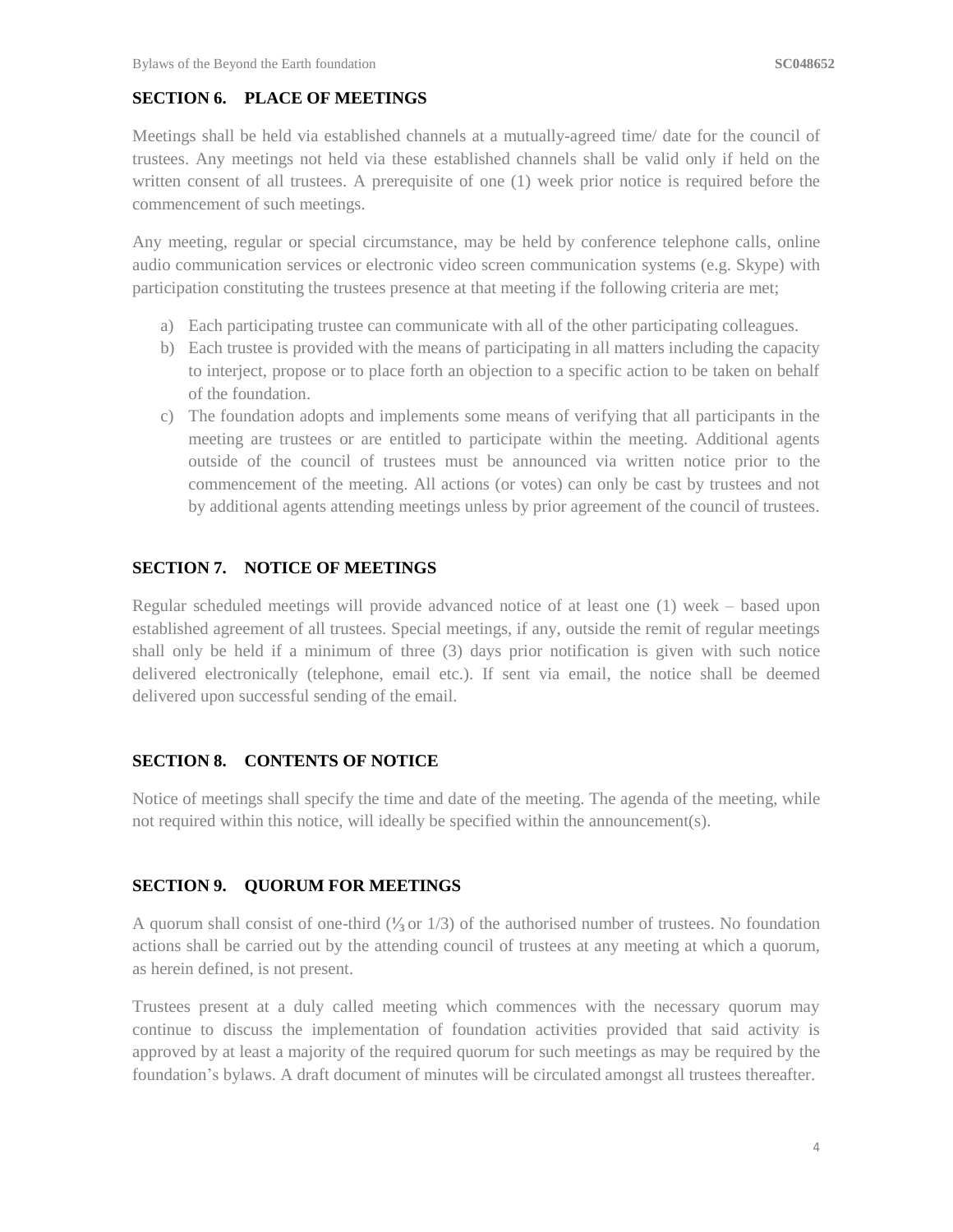### **SECTION 10. MAJORITY ACTION BY TRUSTEE ACTION**

Every decision levied by the majority of trustees present at a meeting duly held at which a quorum is present is considered an act of the council of trustees. Objections to these actions posed by absent trustees must be submitted during the draft review of the meetings minutes and prior to the circulation of the final minutes document amongst trustees and deposit within foundation records.

#### **SECTION 11. ACTION BY UNAMINOUS WRITTEN CONSENT**

Any action required or permitted to be undertaken by the council of trustees under any provision of law may be undertaken without a meeting only if all trustees of the council shall consent in writing to such actions. These written consents shall be filed within the minutes of the next meeting.

#### **SECTION 12. VACANCIES**

Vacancies on the council of trustees shall exist upon the death, resignation or removal of any trustee or if the number of authorised trustees is increased as per Article III, Section 1 of these bylaws.

The council of trustees may declare vacant the office of an officer who has been declared of unsound mind by court order or convicted of a felony in their country of residence. Any agent of the council of trustees may resign effective upon giving written notice to the council of trustees.

Vacancies on the council of trustees may be filled by approval of the remaining trustees within the council or, in the event that the number of trustees is less than the quorum, by unanimous written consent of the trustees in office. If the foundation has other agents however, vacancies created by outgoing trustees may be filled only by approval of all trustees. Other agents of this foundation may nominate a trustee at any time to fill any vacancies not duly filled by the council of trustees.

#### **SECTION 13. NONLIABILITY OF TRUSTEES**

The trustees shall not be personally liable for the debts (if any), liabilities or other obligations of the foundation.

#### **SECTION 14. INDEMNIFICATION BY FOUNDATION OF TRUSTEES & OFFICIALS**

To the extent that a person is a trustee or officer of this foundation has been successful on the merits in defence of criminal, civil or investigative proceedings brought to procure a judgement against such person by reason of the fact that he or she is, or was, an agent of the foundation, or has been successful in defence of any claim, such person shall be indemnified against expenses actually and reasonably incurred by the person in connection with such proceedings. Such indemnification for the individual(s) shall be subject to the circumstances of the foundation at the time of these concluding proceedings.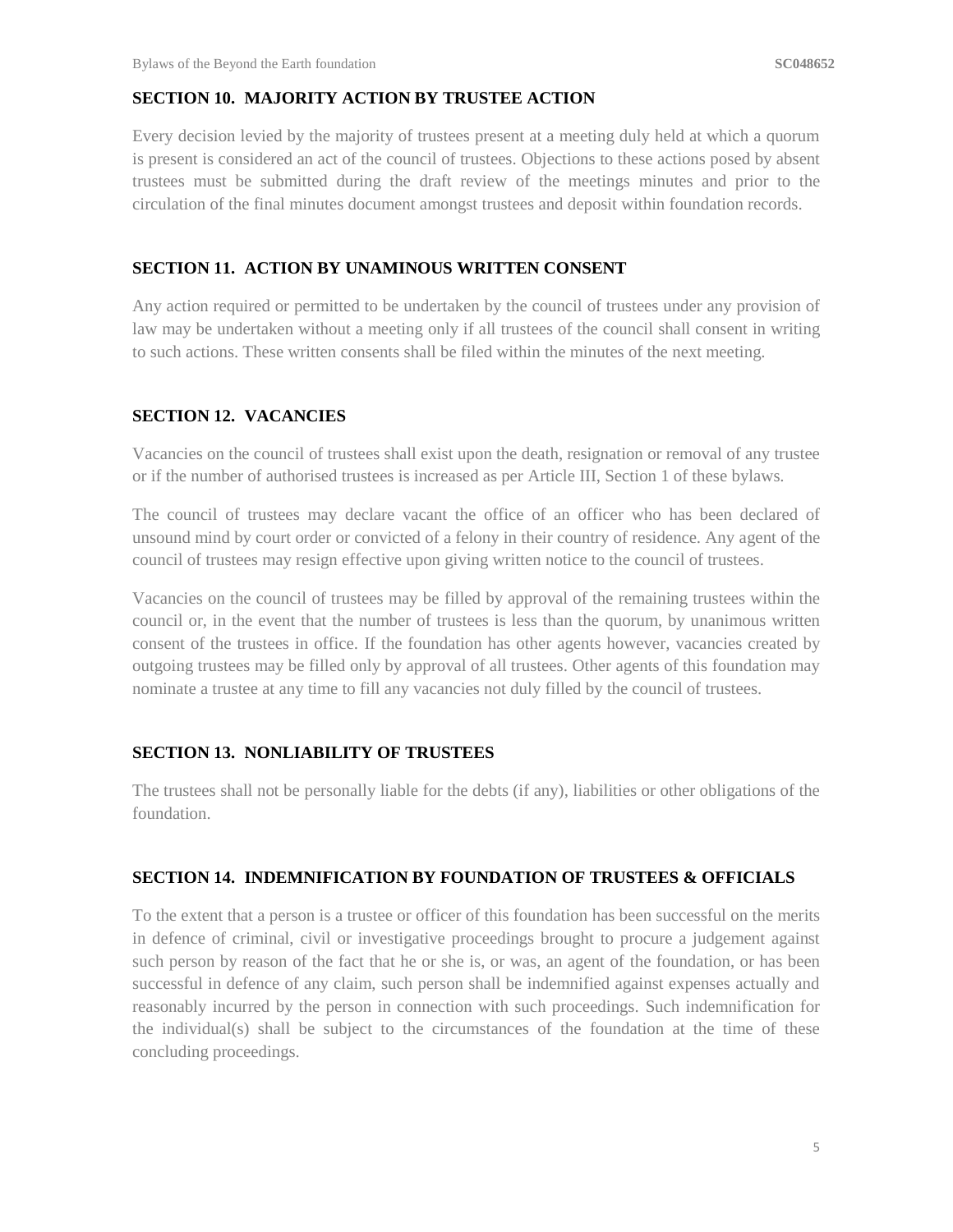# **ARTICLE IV OFFICERS**

#### **SECTION 1. NUMBER OF OFFICERS**

The council of trustees shall be comprised of a chairperson, secretary and treasurer along with additional trustees and designated project director(s). Additional roles shall be determined by the council of trustees when necessity arises with any proposed vacancies filled as outlined within Article III, Section 12 of these bylaws. Any number of offices may be held by the same person if deemed appropriate by the remaining trustees.

#### **SECTION 2. QUALIFICATION, ELECTION AND TERM OF OFFICE**

Any trustee may serve as an officer of the foundation. Officers shall be elected by the council of trustees at any time and each office shall be held until the officer resigns, is removed, disqualified to serve or until his or her successor is elected (whichever instance is to occur first).

#### **SECTION 3. ADDITIONAL OFFICERS**

The council of trustees may create additional officer roles and appoint such other officers as it may deem desirable. Upon successful identification of a need for an additional officer role within this foundation, any duties associated with this position will be appropriately deliberated and defined by the council of trustees and, upon the development of a satisfactory description of duties, this role will become written into Article IV, Section 11 of the bylaws as an approved amendment. Any such officer(s) shall serve such terms and perform duties as may be prescribed by the council of trustees.

#### **SECTION 4. REMOVAL AND RESIGNATION**

Officers may be removed by the council of trustees (with or without cause) at any time, however a rational explanation must be provided for the outgoing officer who will remain an elected trustee unless removal is due to criteria outlined within Article III, Section 12. Any officers removed from their role(s) are entitled to formally appeal against the decision rendered by the council of trustees.

Any officer or trustee may also resign at any time by giving written notice to the council of trustees. Any such resignations shall take effect upon the date of receipt of such notice or at a stipulated date.

#### **SECTION 5. VACANCIES**

Any vacancy caused by death, resignation, removal or otherwise of any officer shall be filled by the council of trustees. In the event of a vacancy in any office, such vacancies may be filled by temporary appointment until the council of trustees can adequately fill the vacancy. Vacancies occurring in the office of officers appointed by the council of trustees may or may not be filled as determined by unanimous decision of the council of trustees.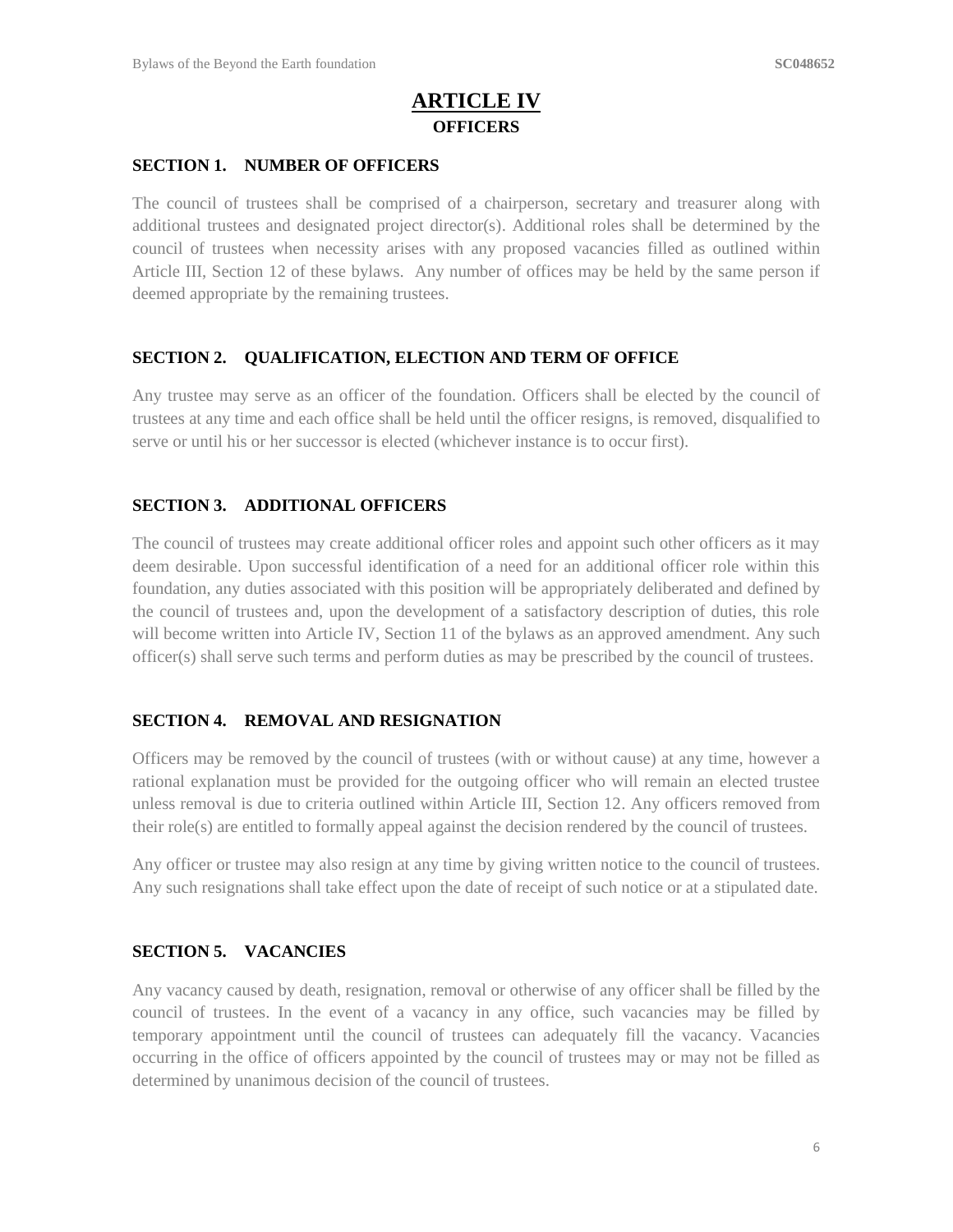#### **SECTION 6. COMPENSATION**

Officers shall serve without compensation except, as outlined within Article III, Section 5 of these bylaws, in the case of reasonable reimbursement of expenses incurred in performance of their regular duties as subject to foundation circumstances and prior unanimous agreement rendered by the council of trustees. Any payments to a trustee shall be approved in accordance with this foundation's conflict of interest policy, as set forth within Article IX of these bylaws.

#### **SECTION 7. DUTIES OF CHAIRPERSON**

The chairperson shall be the chief officer of the Beyond the Earth foundation and shall, subject to the control of the council of trustees, supervise the affairs of the foundation and the duties of all officer(s). He or she shall perform all duties incident to his or her office and such duties, as required by international law, by the bylaws of this foundation or which may be occasionally prescribed by the council of trustees. He or she shall preside at all meetings of the council of trustees. If applicable, the chairperson shall also preside at all scheduled meetings of any agents or other committees whose deliberations may affect the foundation's affairs or reputation. Except as otherwise provided by law or by these bylaws, he or she shall, in the name of the foundation, execute such deeds, contracts or other instruments which may occasionally be authorised by the council of trustees while maintaining the integrity of the foundation's reputation in these activities.

#### **SECTION 8. DUTIES OF SECRETARY**

The secretary shall:

Certify and keep a copy of these bylaws as amended or otherwise altered to date.

Keep a book of minutes of all meetings of the council of trustees and, if applicable, meetings of committees of trustees and of agents along with details such as time and place of holding, whether the meeting was of regular or special status, copy of notice(s) given, names of those present and the proceedings thereof.

Ensure that the minutes of the foundation's meetings, any written consents approving action taken without a meeting, objections to approved foundation actions (made while present at the meeting, in absentia or during the minute draft review) and any supporting documents pertaining to meetings, proceedings or minutes etc. are documented within the foundation's records. These supporting documents and minutes will be entered into the foundation's records before the next meeting of the council of trustees and no later than ninety (90) days after the date of the meeting.

Be custodian of the foundation's records and provide at reasonable times to trustees of the foundation or affiliated agents or his/ her attorney upon request; the bylaws, minutes of meeting proceedings and other official documents of this foundation.

In general, perform all duties incident to the office of secretary and other duties as may be required by established law or by the articles of these bylaws or which may be assigned to him or her occasionally by the council of trustees.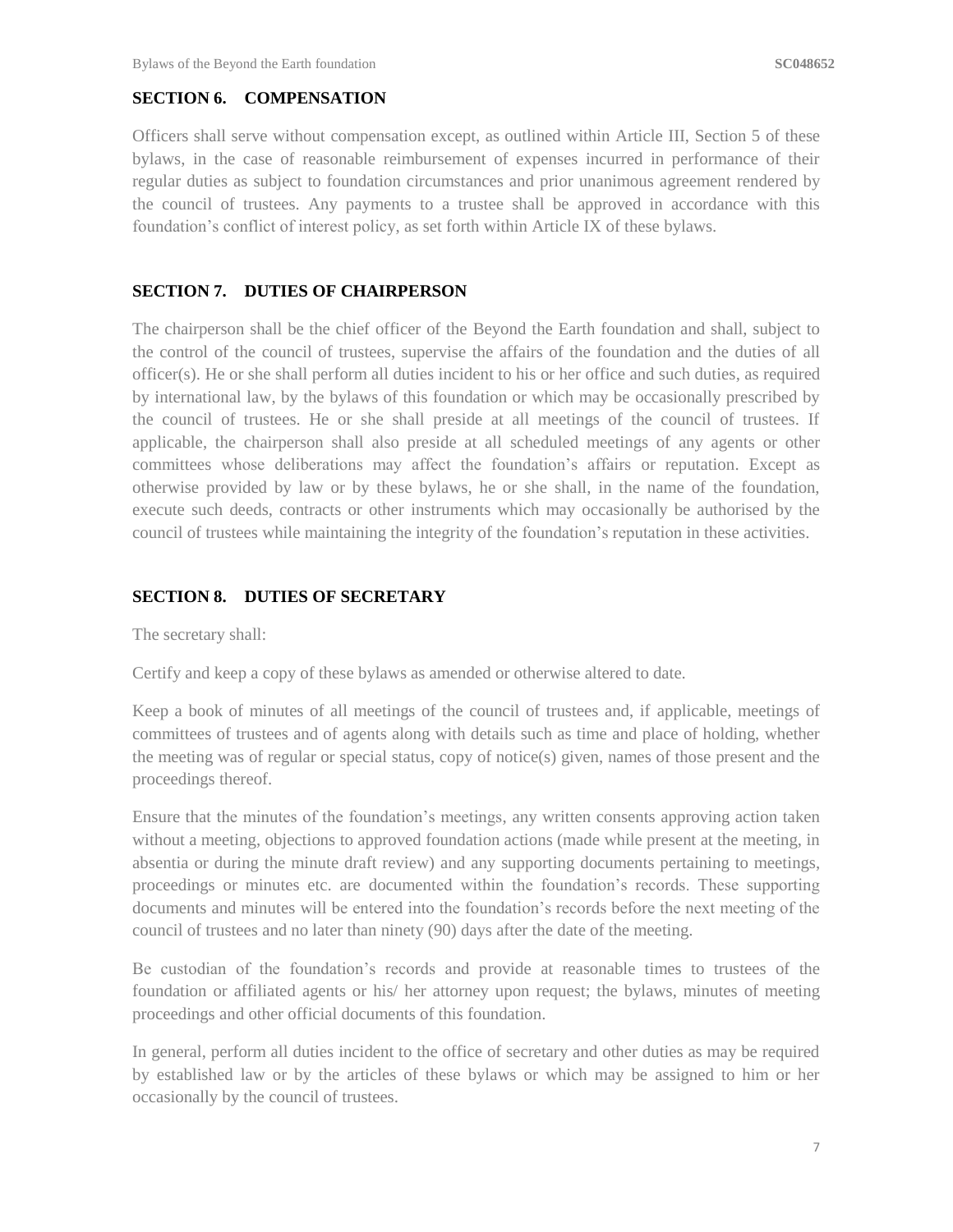### **SECTION 9. DUTIES OF TREASURER**

Subject to the provisions of Article VI within these bylaws, the treasurer shall;

Have custody and charge of, and be responsible for, all funds of the foundation, and deposit all such funds in the name of the foundation within the identified depositories as shall be selected by the council of trustees.

Receive and give receipt for monies due and payable to the foundation from any source while also disbursing foundation funds as may be directed by the council of trustees. Maintain adequate and correct accounts of the foundation's properties, assets and transactions, including account of the foundation's liabilities, receipts, disbursements, gains and losses.

Whenever requested by the chairperson or the council of trustees, provide an account of all of his or her transactions as treasurer and of the financial condition of the foundation.

At all reasonable times, exhibit the books of accounts and financial records to any trustee of the foundation, or his or her attorney upon request.

Prepare and certify the financial statements of the foundation's accounts to be included in any required reports and perform all additional duties incident to the office of treasurer and any other duties required by law, the articles of this foundation's bylaws or which may be occasionally assigned to him or her by the council of trustees.

#### **SECTION 10. PROJECT DIRECTOR(S)**

Project director(s), while working under the oversight of the Beyond the Earth foundation's council of trustees, shall execute all tasks required of them by council decisions and coordinate the implementation of decisions within specific foundation activities and/ or objectives deemed necessary by the council of trustees. Project directors shall, upon request, report to the council of trustees; the progression of their activities, define recommendations/ alternatives that can facilitate further progress of their stated activities and, as agents of the foundation, define the practice(s) adopted to preserve the integrity of the foundation's reputation within all dealings, both public and with partnering entities. Project directors shall consist of (a) elected trustees whose expertise and/ or expressed interests are relevant to the scope of the activities or (b) consist of a trustee and external agent(s) whose interests are relevant to the scope of the activities. Project director vacancies shall be subject to the provisions established within Article III, Section 12 of these bylaws.

### **SECTION 11. ADDITIONAL ROLES AND DEFINED DUTIES**

Additional roles shall be determined by the council of trustees when necessity arises with any such approved position(s), upon the development of a satisfactory description of duties, being listed within the (below) section of Article IV, Section 11.

Officer Position Title:

List of Assigned Duties: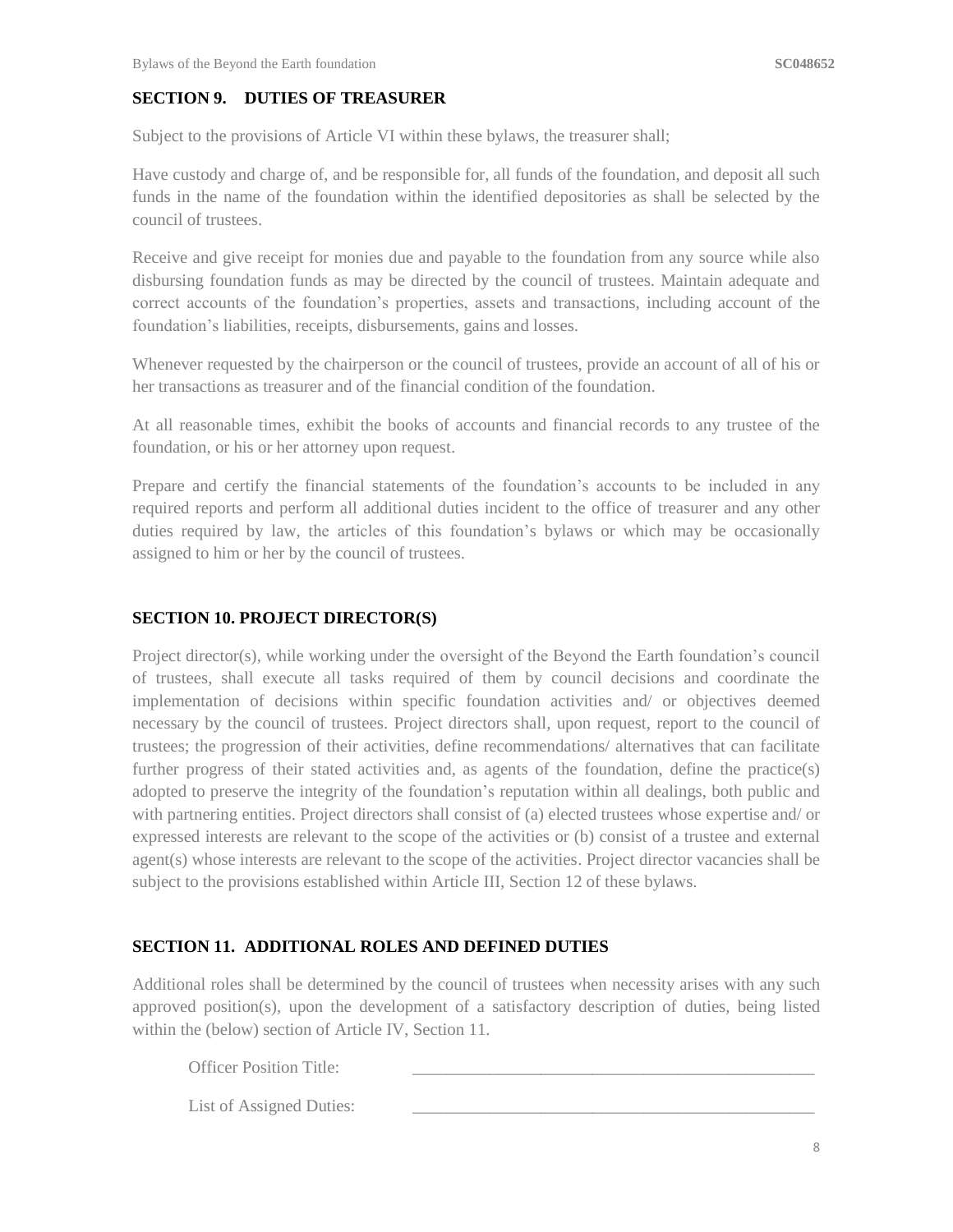# **ARTICLE V COMMITTEES**

#### **SECTION 1. EXECUTIVE COMMITTEE**

The council may, by a unanimous vote of trustees, designate one (1) or more of its trustees (who may also be concurrently serving as officers of the foundation) to constitute an executive committee of the council of trustees and delegate to such committee any of the powers of the council, except with respect to:

- a) The filling of vacancies on the council of trustees.
- b) The approval of actions under law or provisions of these bylaws.
- c) The amendment or repeal of bylaws or the adoption of new bylaws.
- d) The amendment or repeal of any resolutions passed by the council of trustees.
- e) The appointment of committees of the council or agents thereof.
- f) The approval of any transaction to which this foundation is mentioned or participating within as a party.

The council may, by majority vote, revoke or modify any or all of the authority so delegated, increase the number or serving trustees on the executive committee and fill vacancies therein with additional agents of the council of trustees. The committee shall also keep regular minutes of its proceedings and submit a written account for inclusion within the foundation's records.

#### **SECTION 2. OTHER COMMITTEES**

The foundation may establish other committees as deemed appropriate for the continuity of activities by unanimous resolution of the council of trustees. Such other committee(s) may consist of persons who are or are not agents of the council of trustees. These additional committee(s) shall act in an advisory capacity to the council of trustees on matters outside of the professional remit of trustees and will be titled accordingly to their stated purpose.

### **SECTION 3. MEETINGS AND COMMITTEE ACTIONS**

Meetings and actions of committees shall be governed by and held in accordance with the provisions of these bylaws concerning meetings of the council of trustees with such changes in the context of bylaw provisions as are necessary to substitute the committees and composite agents/ persons for the council of trustees. The council of trustees may also adopt rules and regulations pertaining to the conduct of meetings of committees to the extent that such rules are not consistent with the provisions of these bylaws.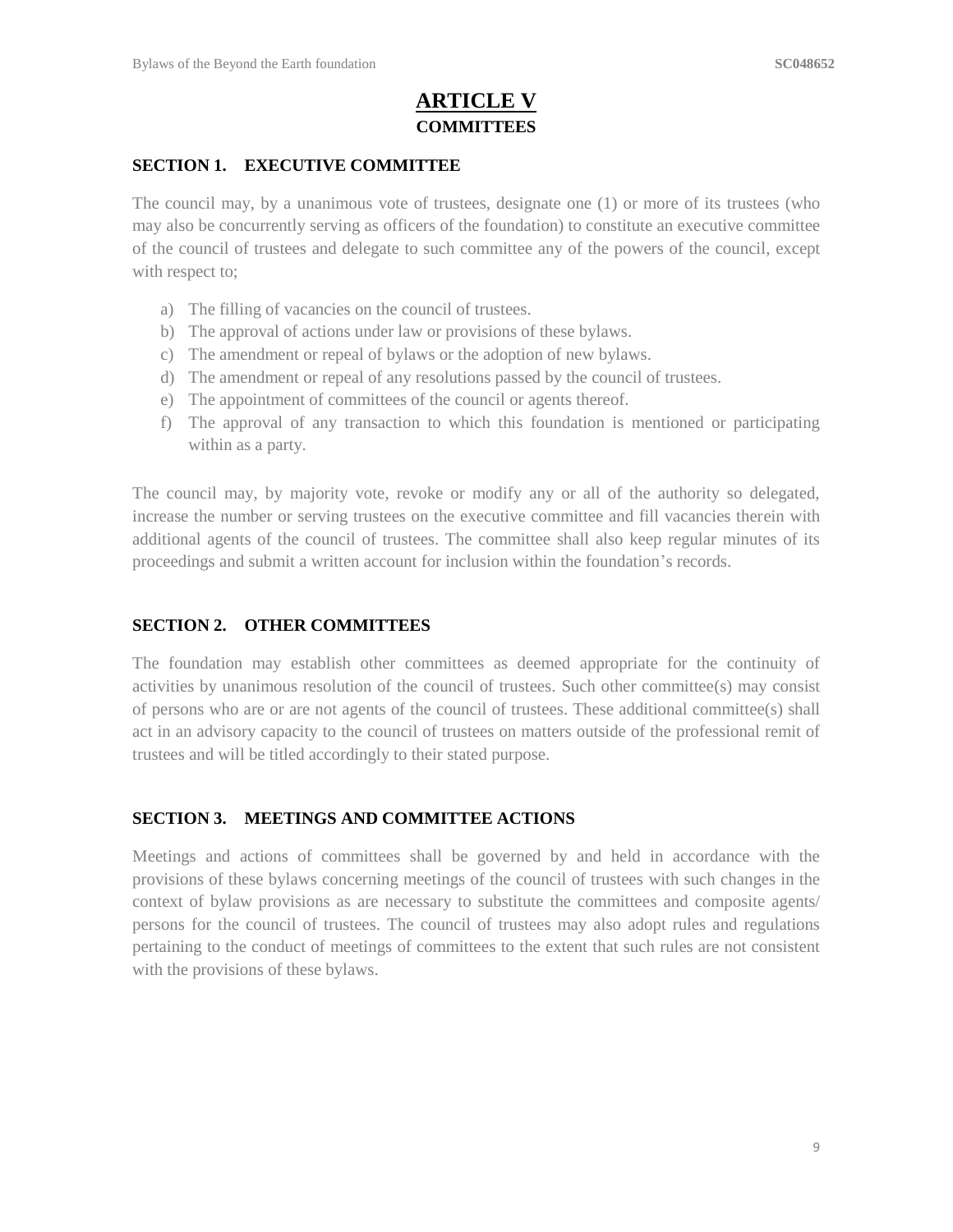# **ARTICLE VI EXECUTION OF DEPOSITS, FUNDS AND INSTRUMENTS**

#### **SECTION 1. EXECUTION OF INSTRUMENTS**

The council of trustees, except as otherwise stated in these bylaws, may authorise any officer or agent of the foundation to enter into any negotiation, contract or execute delivery and deliver any activity on behalf of the foundation. Unless so authorised, no officer, trustee or agent shall have any power to bind the foundation by contract, pledge of credit or other such engagements unless by unanimous consent of the council of trustees.

#### **SECTION 2. CHECKS AND NOTES**

Except as otherwise determined by resolution of the council of trustees or as required by law, checks, promissory notes or other evidence of indebtedness of the foundation shall be signed by the treasurer of the foundation.

#### **SECTION 3. DEPOSITS**

All funds of the foundation shall be deposited to the credit of the foundation in such banks or other depositories as the council of trustees may select.

### **SECTION 4. GIFTS**

The council of trustees may accept, on behalf of the foundation, any contribution, gift or bequest for the charitable purposes of this foundation. Such gift(s), if any singular donation is over the value of one thousand  $(\text{\textsterling}1,000.00)$  Pounds Sterling, will be declared within the foundation's annual report(s).

# **ARTICLE VII FOUNDATION RECORDS AND REPORTS**

#### **SECTION 1. MAINTENANCE OF RECORDS**

The foundation shall retain a hard copy of all records including;

- a) Minutes of all meetings of trustees, committee(s) of the council and, if this foundation has additional agents, of all meetings of these agents, indicating the time and date of such meetings and the names of those participating.
- b) Adequate and correct documentation of accounts, liabilities, assets, receipts, reimbursements, gains and losses.
- c) A record of its agents, if any indicating their names and professional interests/ fields of expertise.
- d) A copy of the foundation's bylaws as amended to date, which shall be open to inspection for trustees/ officers/ agents upon request.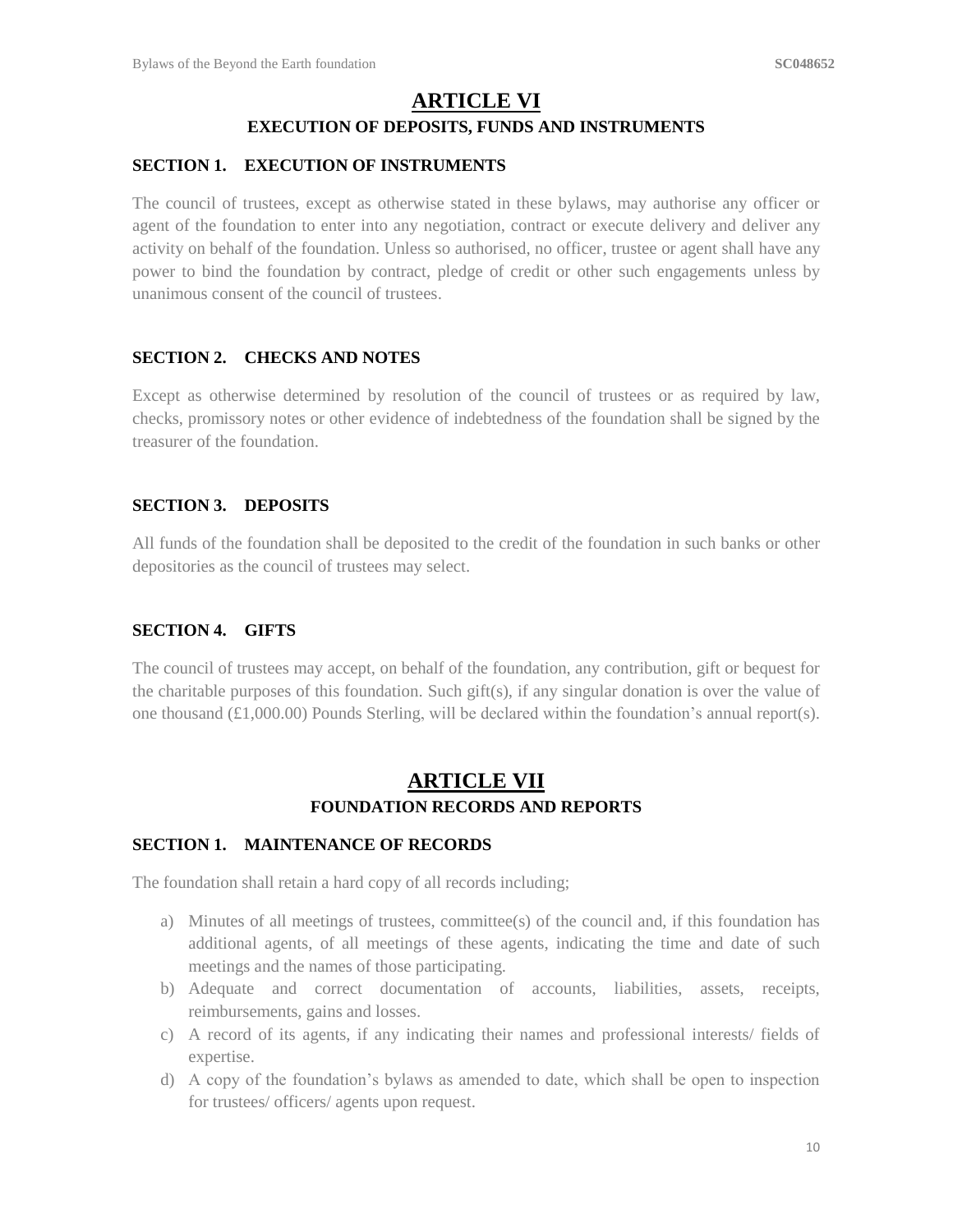#### **SECTION 2. TRUSTEE INSPECTION RIGHTS**

Every trustee shall have the absolute right at any reasonable time to inspect and copy all records and documents of any kind with any such requests provided by written notification. The trustee, if applicable, is entrusted to retain confidentiality of these records and not to divulge sensitive information to external sources.

#### **SECTION 3. AGENT INSPECTION RIGHTS**

If this foundation has any additional agents, then each agent shall have the following inspection rights for the purpose reasonably related to such person's interest as an agent;

- a) To inspect records or trustee names and voting rights at reasonable times with eight (8) business day' prior written demand to the foundation.
- b) Obtain from the foundation, upon written demand and payment of a reasonable donated charge, a list of agents with voting rights who are entitled to vote for the election of additional trustees. The written request shall need to specify the purpose for which this list is sought with any permissions being granted by the necessary quorum of trustees.
- c) To request at any reasonable time records, minutes of proceedings of committee(s) or council of trustees for a purpose reasonably related to such persons' interests as an agent.

#### **SECTION 4. COPY RIGHTS FOR EXTRACTS**

Requested inspections under the provision of Article VII may be made in person or by a legal agent and the right to inspection grants the right to copy and make extracts.

#### **SECTION 5. ANNUAL REPORT**

The council of trustees will publish an annual report after the closure of the foundation's financial year to all trustees and, if this foundation has additional agents, to any agent who requests this information via written notification. The report shall contain the following information;

- a) A brief account of foundation's activities, progression in particular efforts and identified avenues which require attention.
- b) The identified assets and liabilities including the trust funds as of the end of the financial year.
- c) The receipts of the foundation including any singular donation figures and gifts in excess of one thousand (£1,000.00) Pounds Sterling.
- d) The expenses incurred or disbursements of the foundation for both general and restricted purposes.
- e) The annual report shall be accompanied by any report of any independent accounts.

If the foundation has additional agents and is in receipt of over twenty thousand  $(\text{\pounds}20,000.00)$ Pounds Sterling in gross revenue or receipts during the financial year, this foundation shall automatically make the annual report available to all agents.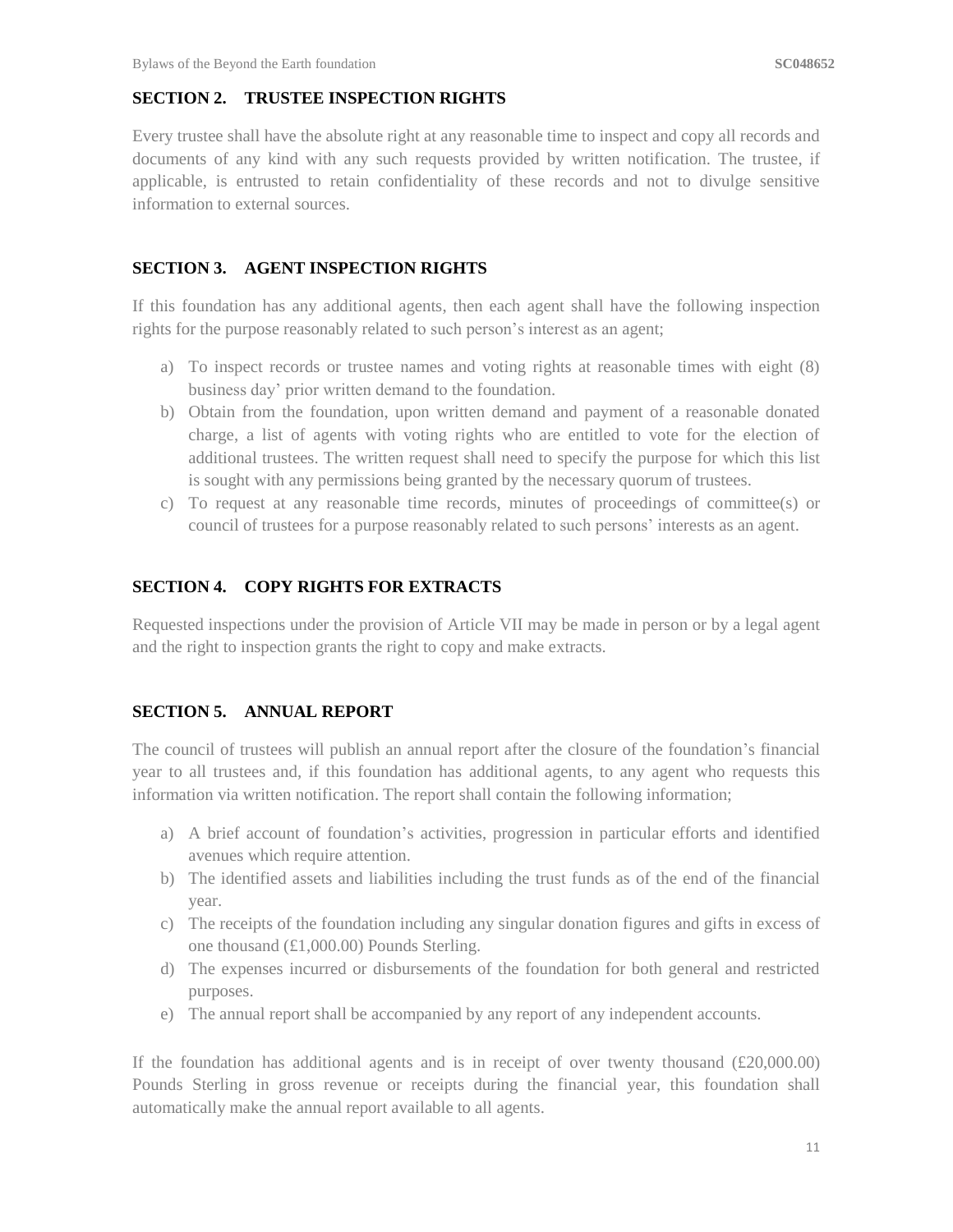# **ARTICLE VIII FINANCIAL YEAR**

#### **SECTION 1. FINANCIAL YEAR OF THE FOUNDATION**

The financial year of the foundation shall be on the first day of April and end on the last day of March in each specified year (e.g. 1 April 2018 – 31 March 2019).

# **ARTICLE IX**

#### **CONFLICT OF INTEREST AND COMPENSATION APPROVAL POLICIES**

#### **SECTION 1. PURPOSE OF CONFLICT OF INTEREST POLICY**

The purpose of this conflict of interest policy is to protect the foundation's non-profit charitable status when it is contemplating entering into any arrangement that may benefit the private interest of any trustee or officer.

#### **SECTION 2. DEFINITIONS**

#### (1) Interested Person

Any trustee, principle officer, agent of committee(s) or any person(s) with governing power within this foundation is defined below as an interested person.

#### (2) Financial Interest

A person possesses a financial interest if the person has, directly or indirectly, through business, investment or familial connections;

- a) An ownership or investment interest in any entity with which the foundation has an arrangement or transaction.
- b) A compensation arrangement with the foundation or any entity with which the foundation has a transaction or arrangement.
- c) A potential ownership, invested interest or compensation arrangement with any entity with which the foundation is negotiating an arrangement or transaction with. Compensation in this situation includes direct or indirect remunerations, gifts, favours etc. that are deemed not substantial. A Financial interest is not necessarily deemed as a conflict of interest.

#### **SECTION 3. CONFICT OF INTEREST AVOIDANCE POLICIES**

#### (1) Duty to disclose conflicts of interest

In connection with any actual or potential conflicts of interest, an interested person must disclose the existence of the financial interest and be given an opportunity to disclose all material facts to the council of trustees and committee(s).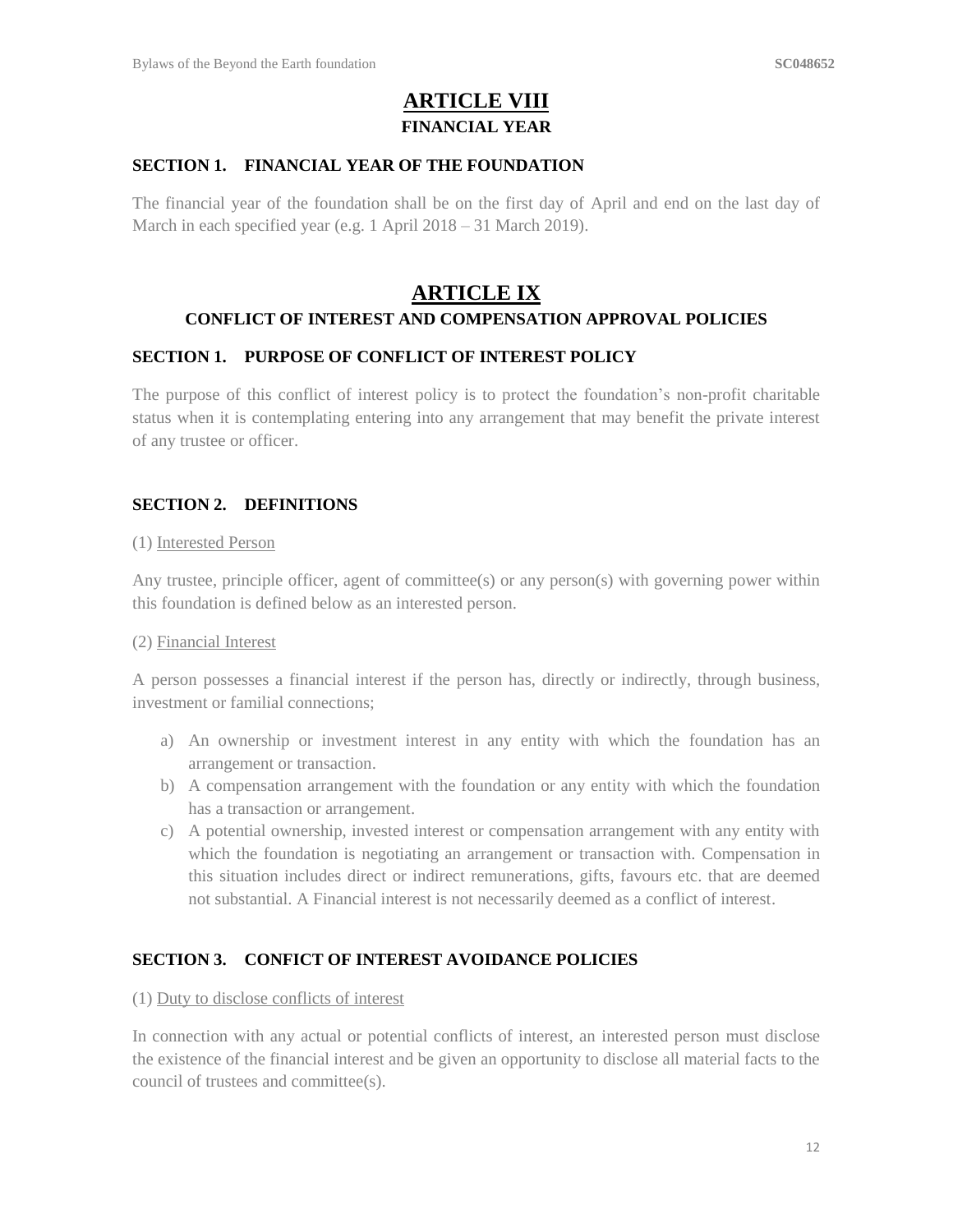#### (2) Determining whether a conflict of interest exists

After disclosure of financial interests and all material facts and after discussions with the interested person, he/ she shall leave the council of trustees during the discussion of, and the vote on, the arrangement involving the possible conflict of interest.

#### (3) Procedures for addressing identified conflicts of interest

An interested person may make a presentation for the council of trustees or committee(s) meetings, but after this presentation, he/ she shall leave the meeting during discussions and vote on the arrangement involving the conflict of interest.

The chairperson of the council of trustees shall, if appropriate, appoint a disinterested agent or committee(s) to investigate alternative avenues to the proposed arrangement.

After exercising due diligence, the council of trustees shall determine whether the foundation can obtain, via reasonable efforts, a more suitable arrangement or transaction from an external entity that would not give rise to a conflict of interest.

If an adequate arrangement or transaction is not reasonably possible under circumstances not resulting within a conflict of interest, the council of trustees or committee(s) shall determine by majority vote of the disinterested trustees whether the arrangement or transaction is in the foundation's best interest and whether any such decisions can be deemed fair and reasonable. In conformity with the above determination, it shall make any decision as to whether to enter into the arrangement or transaction.

#### (4) Violations of the Conflict of interest policy

If the council of trustees or committee(s) have reasonable evidence to believe any agent or person has failed to disclose actual or possible conflicts of interest, it shall inform trustees of the basis for such evidence or beliefs and afford the agent or person an opportunity to explain the alleged failure to disclose.

If, after hearing the agent or person's response and after making further investigation as warranted by the circumstances, the council of trustees or committee(s) determines the agent or person failed to disclose an actual conflict of interest, it shall take appropriate disciplinary actions.

### **SECTION 4. RECORD OF COUNCIL/ COMMITTEE PROCEEDINGS**

The meetings of the council of trustees and all committees shall contain;

- a) The name(s) of the person(s) who disclosed a financial interest in connection with an actual or possible conflict of interest, the nature of the financial interest, any action taken to determine whether a conflict of interest is present and the council of trustee's decision as to whether a conflict of interest in fact existed.
- b) The name(s) of the agent(s) who were present for discussions and votes relating to transaction or arrangement including any alternatives to the proposed action or arrangement and any record of any votes taken in connection with the proceedings.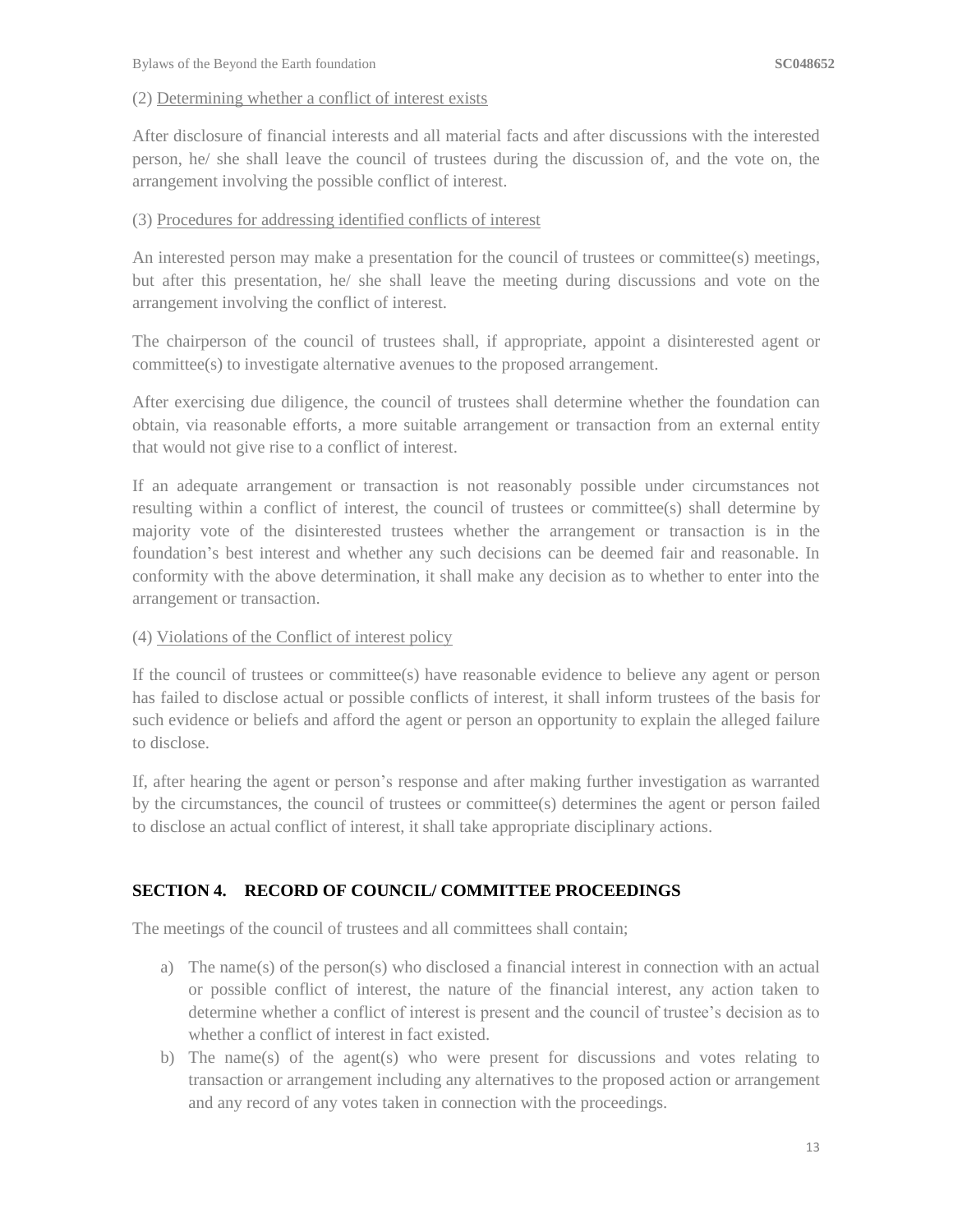### **SECTION 5. COMPENSATION APPROVAL POLICIES**

A voting agent of the council of trustees who receives compensation from the foundation for services as defined within Article III, Section 5, is precluded from voting on matters regarding the trustee's compensation.

A voting agent of any committee whose jurisdiction includes compensation matters and who receives compensation from the foundation is precluded from voting on matters pertaining to the agent's compensation.

No voting agent of the council of trustees or any committee whose jurisdiction includes compensation matters and who receives compensation from the foundation is prohibited from providing information to any committee regarding compensation.

When approving compensation for trustees, officers, agents, contractors etc., in addition to complying with the conflict of interest requirements and policies contained in the preceding and following sections of Article IX (as well as the preceding paragraphs of Article III, Section 5) the council of trustees shall also comply with the following procedures;

- a) The terms of reasonable compensation shall be approved by the council of trustees prior to the first payment being made.
- b) All agents of the council of trustees who approve compensation arrangements must not have a conflict of interest with respect to the compensation arrangements.
- c) The council of trustees shall obtain and rely upon appropriate data prior to approving the terms of compensation. Appropriate data may include;
	- 1. Compensation levels paid by similar foundations for comparable positions.
	- 2. The availability of similar services in the geographic area of the foundation.
	- 3. Current compensation surveys compiled by independent firms.
	- 4. Actual written offers from similar institutions competing for services of the person who is the subject of compensation arrangements.
- d) The terms of compensation and the basis for approving them shall be recorded in written minutes of the meeting of the council of trustees that approve the compensation. Such documentation shall include;
	- 1. The terms of the compensation arrangement and the approval date of the action.
	- 2. The agents of the council of trustees who were present during the debate on the transactions, those who voted on the action and the votes cast by each trustee.
	- 3. The comparability data obtained and relied upon and how the data was obtained.
	- 4. Any actions taken with respect to determining if a trustee had a conflict of interest with respect to the compensation arrangements, and if so, actions taken to make sure the trustee with the conflict of interest did not affect or participate in the approval of the transaction(s).

The minutes of the council of trustees meetings at which compensation arrangements are approved must be prepared before the date of the next council meeting. The minutes must be reviewed and approved by the council of trustees as reasonable, accurate and complete within a reasonable period of time (prior to the next trustee meeting). Any objections to majority-approved activities of the foundation by trustees who were absent at the trustee meeting in question, must register their objection(s) within this interval of time prior to the finalisation circulation of the minutes document.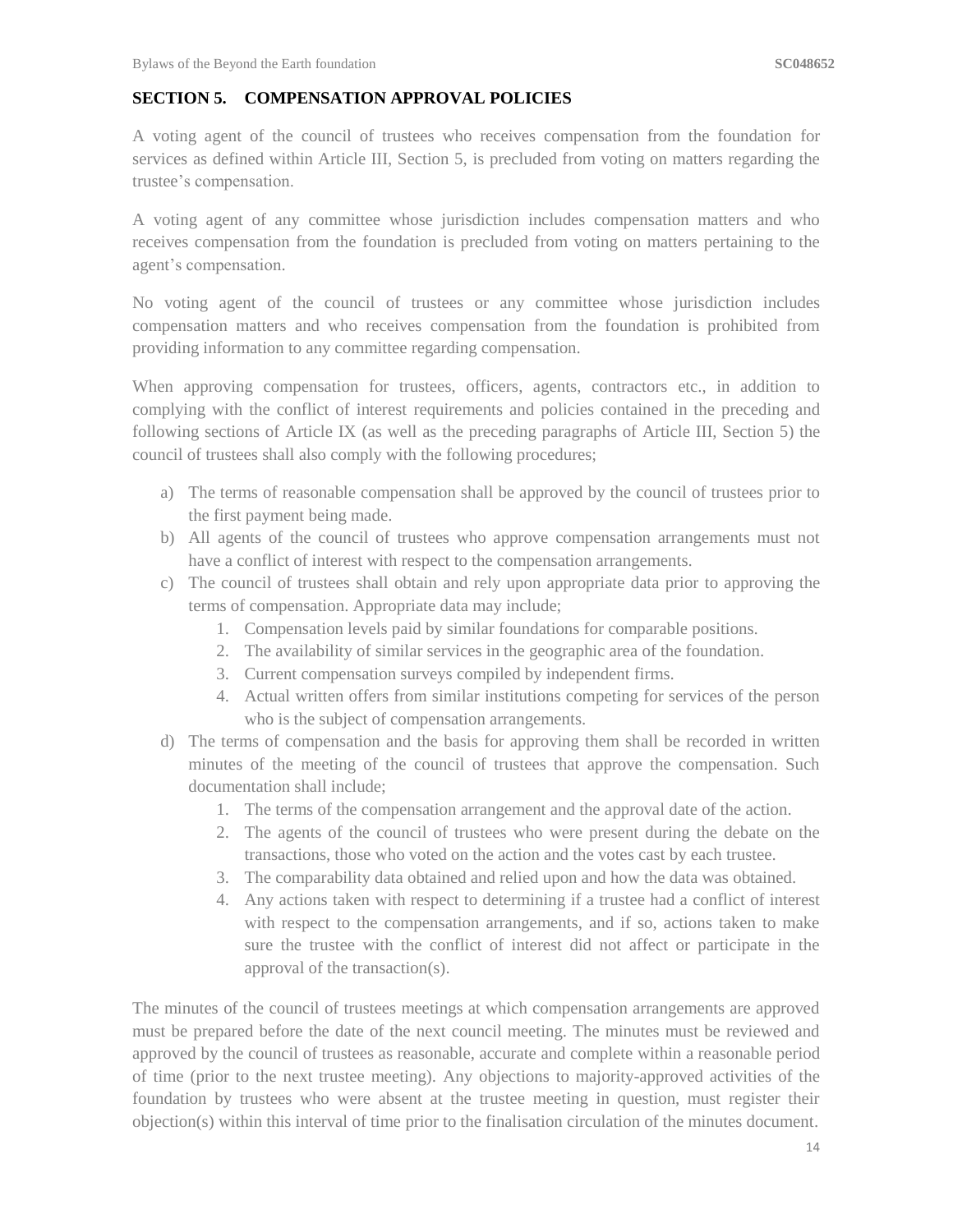### **SECTION 6. PERIODIC REVIEWS**

To ensure that the foundation operates in a manner consistent with its' charitable status and does not engage within activities that could foreseeably jeopardise this status, periodic reviews shall be conducted. These reviews shall include;

- a) Whether compensation arrangements and benefits are reasonable.
- b) Whether partnerships, joint-ventures and collaborative arrangements are properly recorded and do not result in private benefit(s).

#### **SECTION 7. EXTERNAL EXPERTS**

When conducting the periodic reviews as defined within Article IX, Section 6, the foundation may use outside advisors. If outside experts are used, their use shall not relieve the council of trustees of its responsibility for ensuring periodic reviews are conducted.

# **ARTICLE X AMENDMENT OF BYLAWS**

#### **SECTION 1. AMENDMENTS**

Subject to any provisions of law applicable to the amendment of bylaws for public benefit, nonprofit foundations, these bylaws, or any singular one of then, may be altered, amended or repealed and new bylaws adopted as follows;

- a) Subject to the power of agents (if any) to change or repeal these bylaws by expressed approval of the designated quorum of the council of trustees unless the bylaw would adversely affect the rights of agents. However, if the foundation has additional agents, then the bylaw specifying or changing the fixed number of trustees of the foundation may be adopted, amended or repealed by the approval of the agents of the foundation.
- b) By approval of any additional agents, if any, of this foundation.

# **ARTICLE XI AMENDMENT OF ARTICLES**

#### **SECTION 1. AMENDMENT OF ARTICLES BEFORE ADMISSION OF AGENTS**

Before any additional agents have been admitted to this foundation, any amendments of these articles may be adopted by approval of the existing council of trustees.

#### **SECTION 2. AMENDMENT OF ARTICLES AFTER ADMISSION OF AGENTS**

After agents, if any, have been admitted to this foundation, amendments of these articles may be adopted by the approval of the council of trustees and by the agents (if any) of this foundation. Any amendments will be thereafter detailed within the 'Amendments' endnotes of these bylaws.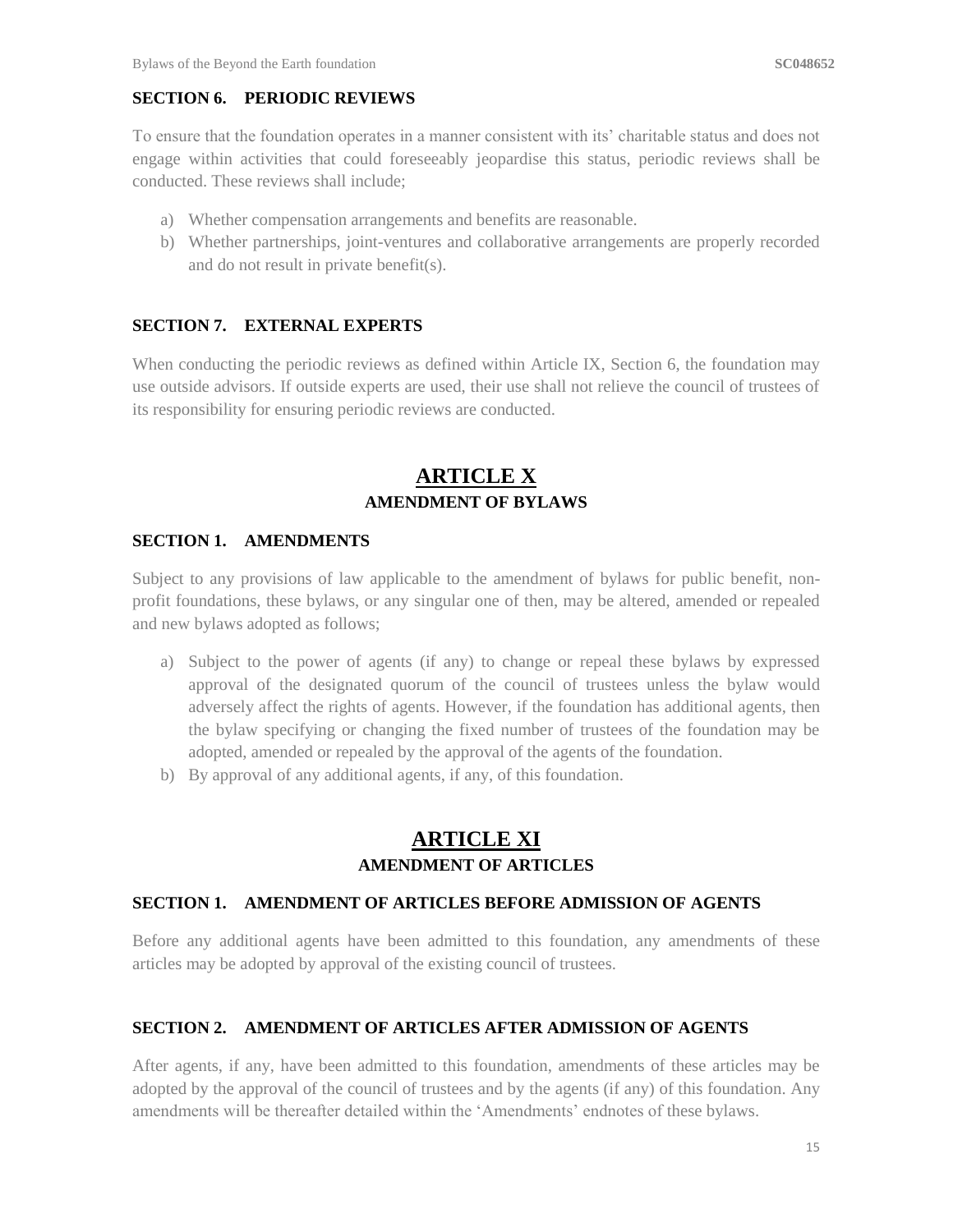#### **SECTION 3. CERTAIN AMENDMENTS**

Notwithstanding the above sections outlined within Article XI, this foundation shall not amend articles to alter any statement in the original articles except to correct error in such statements.

### **ARTICLE XII PROHIBITION AGAINST SHARING FOUNDATION ASSETS**

#### **SECTION 1. DETERMINATION OF AGENTS**

No officers, trustees, agents or committees connected with this foundation shall receive any of the foundation assets if this foundation is dissolved. No agent or persons shall be entitled to share in the distribution of, and shall not receive, any of the foundation assets upon the dissolution or winding up of affairs of the foundation. This does not however, include information assets which, while the foundation was active, we released for general public use under Creative Commons licenses.

If on the winding up of the foundation, any property remains after the satisfaction of all debts and liabilities; such property shall not be paid to or distributed amongst the members of the foundation; that property shall instead be transferred to some other charity or charities (whether incorporated or unincorporated) whose outlined objectives are similar (wholly or partially) to the objectives detailed within Article II of this foundation's bylaws.

None of the Foundation's assets may be distributed or otherwise applied (on being wound up or any other time) except to further its charitable purposes.

# **ARTICLE XIII DOCUMENT RETENTION POLICY**

#### **SECTION 1. PURPOSE**

The purpose of this document retention policy is establishing standards for document integrity, retention and destruction.

#### **SECTION 2. POLICY**

a) General Guidelines

Records should not be kept if they are no longer needed for foundation operations or required by law. Unnecessary records should be eliminated from the files as record retention is an expense that can grow exponentially if good housekeeping and monitoring is not implemented.

Occasionally, the Beyond the Earth foundation may establish retention or destruction policies or schedules for specific categories of records in order to ensure legal compliance and also other objectives such as preserving intellectual property and cost management. While there are minimum retention periods, the retention of documents identified below and of documents not included in the identified categories should be determined principally by the application of the general guidelines affecting document retention as well as any other pertinent factors.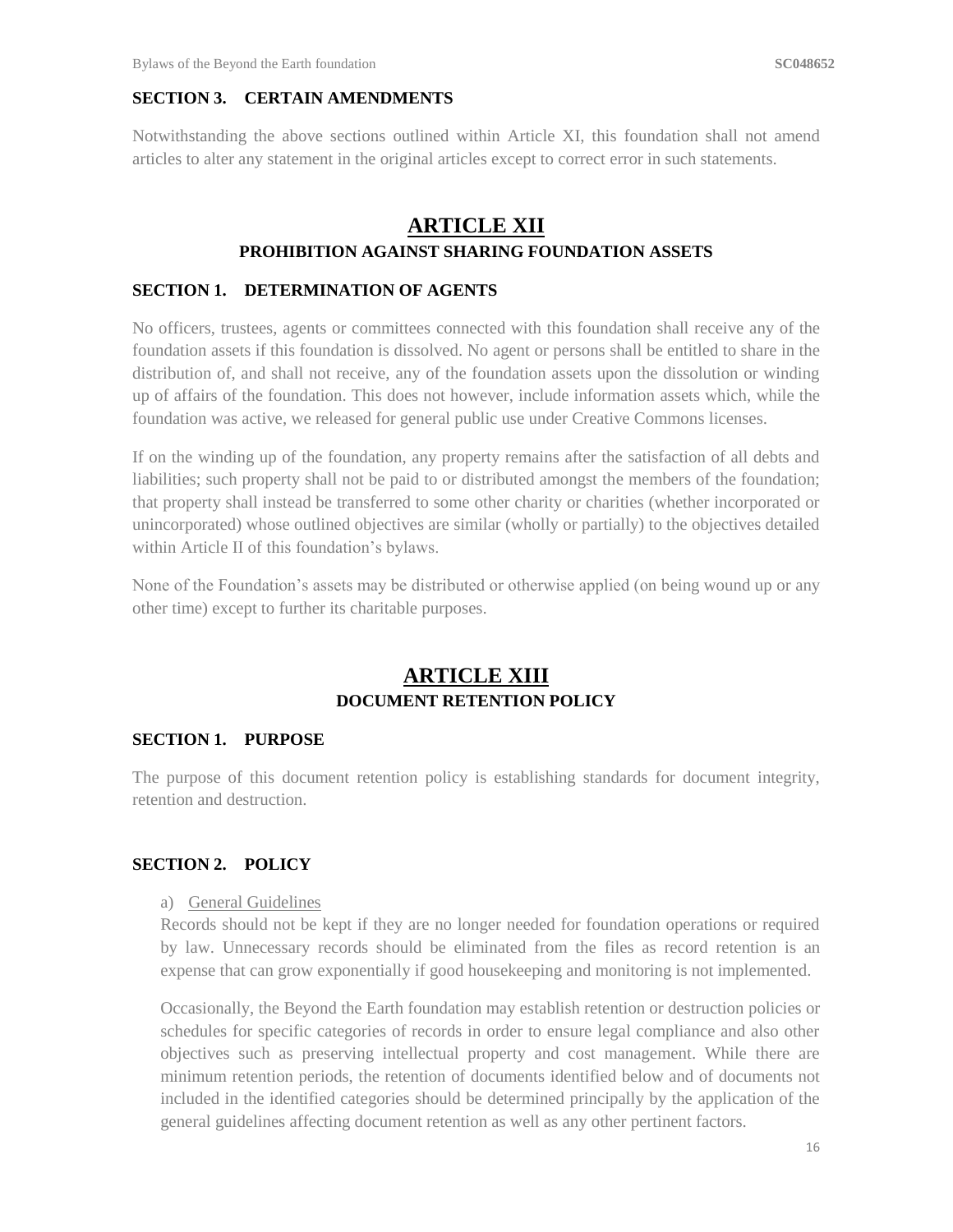#### b) Exception for litigation relevant documents

The Beyond the Earth foundation expects all officers, trustees, agents and committees to comply fully with any published records retention or destruction policies and schedules, provided that all officers, trustees, agents and committees note the following general exception with any stated destruction schedule. If you believe that the foundation records are relevant to potential litigation, then you must preserve those records until it is determined that the records are no longer needed.

#### **SECTION 3. RETENTION OF DOCUMENTS**

#### a) Foundation Documents

Foundation records, include the foundation's bylaws, code(s) of conduct and documentation pertaining to the foundation's non-profit, charitable status. These items should be kept indefinitely.

#### b) Financial Records

Documents concerning expenses, receipts, invoices, proof of contributions made by donors and other files concerning the foundation's revenues. These items should be permanently kept.

#### c) Council and Committee Materials

Meeting minutes should be retained in perpetuity in the foundation's catalogue of minutes. A clean copy of all other council and committee materials should also be kept for no more than three (3) years.

#### d) Press Releases

The foundation should retain permanent copies of all press releases and publicly filed documents under the theory that the foundation should have its own copies to refute the accuracy of any document a member of the public can plausibly fabricate against the foundation in order to discredit its integrity and reputation.

#### e) Legal Files

Files deemed to be pertinent for legal applications should generally be retained for a minimum of ten (10) years.

#### f) Contracts

The foundation should retain copies of all contracts for at least three (3) years beyond the life of the agreement and longer periods of time for publicly filed contracts.

#### g) Correspondences

Unless correspondences are vital for other aforementioned categories, these messages should be generally available for two (2) years.

#### h) Banking and accounting

Accounting documents such as bank statements, deposit slips should be kept for five (5) years unless otherwise required for other aforementioned categories.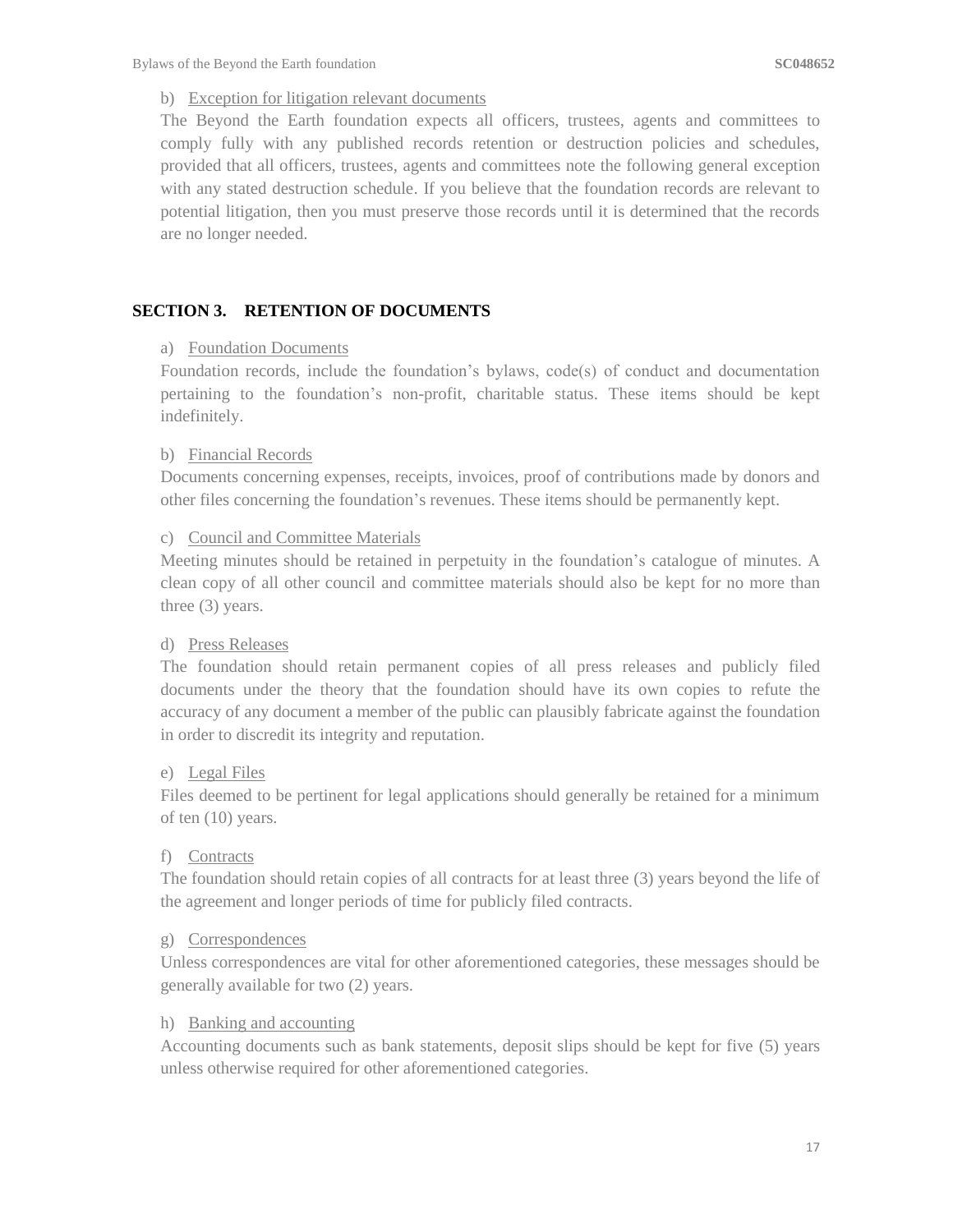#### i) Insurance Records and Audit Records

Expired insurance policies, insurance records, accident reports, claims, audit records etc. should be permanently kept.

#### j) Electronic Mail

Emails that need to be saved for any of the aforementioned categories will be saved by; (i) printed hard copy and kept within appropriate filing systems, (ii) on the associated email cloud/ server storage or (iii) downloaded to a computer to be kept electronically or on an external device. Retention periods are entirely dependent upon subject matter(s) as well as level of priority.

# **ARTICLE XIV**

## **TRANSPARENCY AND ACCOUNTABILITY TO THE GENERAL PUBLIC**

#### **SECTION 1. PURPOSE**

By making full and accurate information about the foundation's objectives, activities, finances and governance publicly available, the Beyond the Earth foundation practices and encourages transparency and accountability to the general public. This policy will;

- a) Indicate which documents and materials produced by the foundation are open to agents and/ or the public.
- b) Indicate which documents and materials produced by the foundation are closed to agents and/ or the public.
- c) Specify the procedures whereby open/ closed status of documents and materials can be altered.

### **SECTION 2. FINANCIAL DOCUMENTS**

The Beyond the Earth foundation shall provide its bylaws, conflict of interest policy and financial statements to the general public for inspection free of charge.

### **SECTION 3. MEANS AND CONDITIONS OF DISCLOSURE**

The Beyond the Earth foundation shall make widely available the aforementioned documents on its website [\(www.beyondtheearth.org/](http://www.beyondtheearth.org/)Appendix) to be viewed and inspected by the general public;

- a) The documents shall be posted in a format that allows an individual using the internet to access, download, view and print them in a manner that reproduces the image of the original document filed with the relevant charity regulator(s).
- b) The website shall inform readers that the document is available and provide instructions for downloading it.
- c) Documents shall not be posted in a format that would require special computer hardware/ software.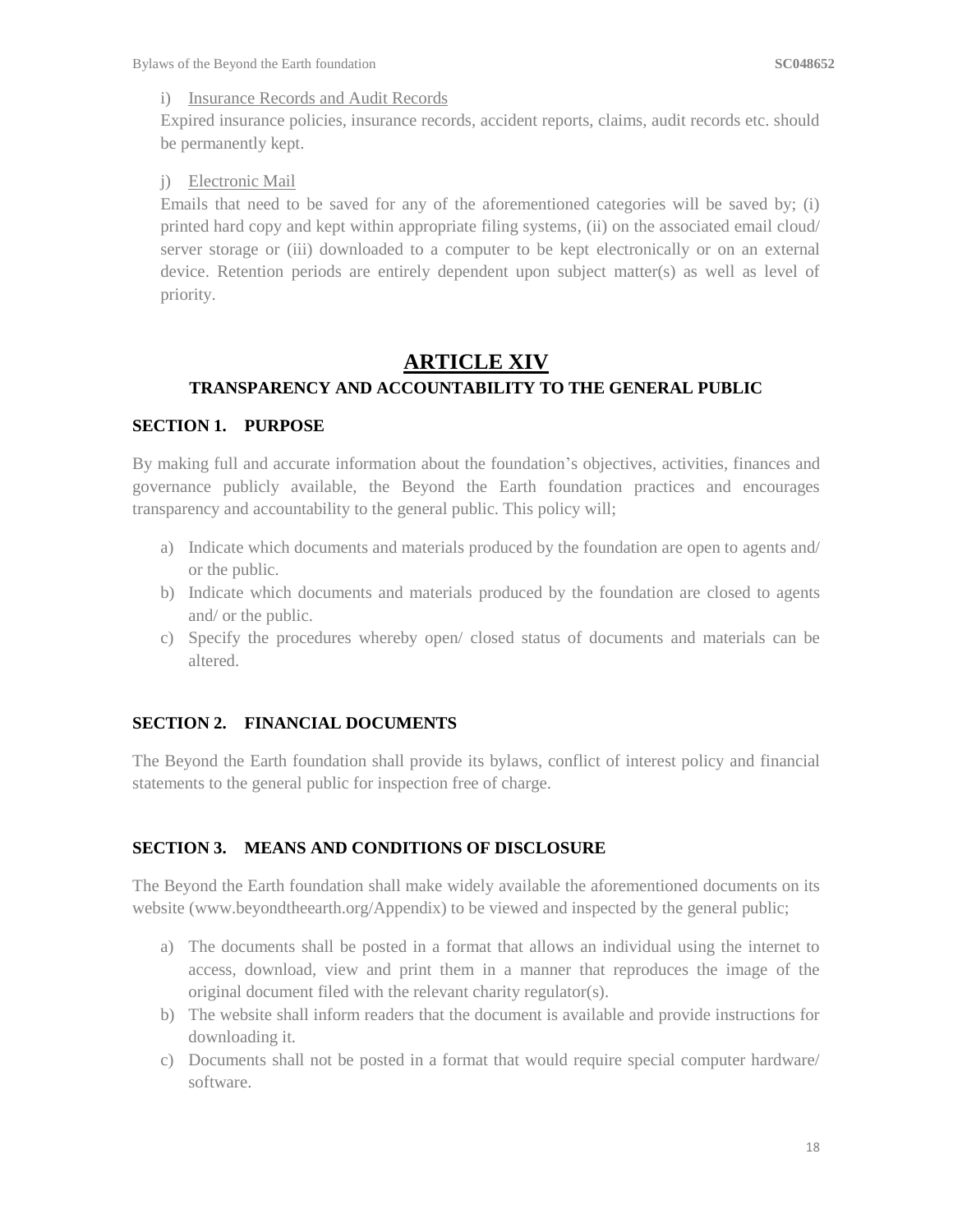#### **SECTION 4. COUNCIL**

- a) All council deliberations shall be open to the public except where the council of trustees passes a motion to make any specific part of the record confidential.
- b) All council meeting minutes shall be open to the public except where the council of trustees passes a motion to make any specific part of the record confidential.
- c) All papers and other materials considered by the council shall be open to the public except where the council of trustees passes a motion to make any specific part of the record confidential.

#### **SECTION 5. DONOR RECORDS**

- a) All donor records shall be available for consultation by the donors concerned or by their legal representatives.
- b) No donor records shall be made available to any other person outside the foundation unless the gross of donation(s) per annum exceeds twenty thousand (£20,000.00) Pounds Sterling.
- c) Within the foundation, donor records shall be made available to the council of trustees for review upon request.

# **ARTICLE XV CODE OF ETHICS**

#### **SECTION 1. PURPOSE**

The Beyond the Earth foundation encourages all officers, trustees, agents and committees to observe and practice high standards of personal ethics in the conduct of all duties and responsibilities. All associates of the foundation must practice honesty and integrity in fulfilling their responsibilities and comply with all applicable laws and regulations. It is the intention of the Beyond the Earth foundation to adhere to all laws and regulations that apply to the foundation and the underlying purpose of the policy is to support the foundation's goal of legal compliance.

#### **SECTION 2. REPORTING VIOLATIONS**

If any trustee, officer, agent or committee reasonably believes that some policy or activity of the Beyond the Earth foundation is in violation of law, a written complaint must be filed by that person with officers of the council of trustees.

#### **SECTION 3. ACTING IN GOOD FAITH**

Anyone filing a complaint concerning a suspected violation of these bylaws or international law must be acting in good faith and have reasonable grounds for believing the information disclosed indicates a violation. Any allegations that prove not to be substantiated and which prove to have been made in a malicious manner or be known to be false shall be viewed as a disciplinary offense.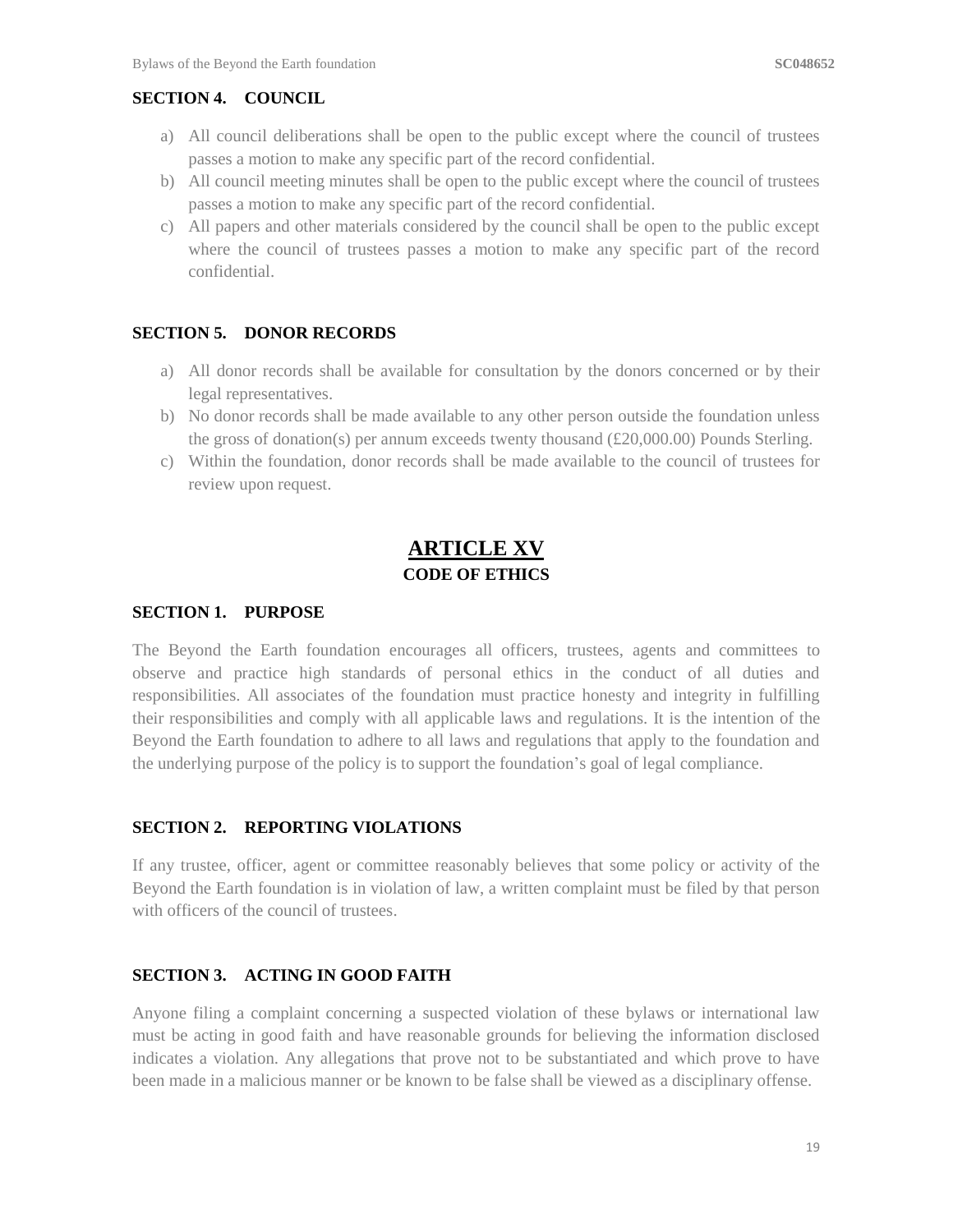#### **SECTION 4. RETALIATION**

Said person is protected from retaliation only is he/ she brings the alleged unlawful activity or practice to the attention of the Beyond the Earth foundation and provides the foundation with sufficient opportunity to investigate the alleged activities. The protection described below is only available to individuals who comply with the outlined requirements.

The Beyond the Earth foundation shall not retaliate against any trustees, officers, agents or committees who, in good faith, made a protest or raised a complaint against some practice of the Beyond the Earth foundation or of another individual/ entity in partnership with the foundation, on the basis of a reasonable belief that the practice is in violation of these bylaws or international law.

#### **SECTION 5. CONFIDENTIALITY**

Suspected violations may be submitted on a confidential basis by the complainant or may also be submitted anonymously. All reports of suspected violations shall be kept confidential in order to conduct an adequate investigation of allegations.

#### **SECTION 6. HANDLING OF REPORTED VIOLATIONS**

A foundation officer shall notify the sender and acknowledge receipt of the suspected violation within six (6) working days. All reports shall be promptly investigated by the council of trustees or by a specially designated committee and appropriate corrective action shall be taken if warranted by the investigation. The policy shall be made available to all officers, trustees, agents and committees and they shall have the opportunity to ask questions about the policy.

# **ARTICLE XVI GLOSSARY OF DEFINITIONS**

#### **SECTION 1. TRUSTEES**

Trustees of the Beyond the Earth foundation are defined as elected individuals who provide oversight for the foundation's activities alongside expert advice from their respective professions and whose decisions, through communal vote, direct the mainstream activities of the foundation. Collectively, all elected trustees comprise the Council of Trustees which is responsible for coordinating foundation activities and maintaining the integrity of the foundation's activities.

#### **SECTION 2. OFFICERS**

Officers of the Beyond the Earth foundation are defined as trustees who are elected to the following positions; chairperson, secretary, treasurer or project director(s) of the foundation. The council of trustees may create additional officer roles and appoint such other officers as it may deem desirable under provisions afforded by Article IV, Section 3 of these bylaws.